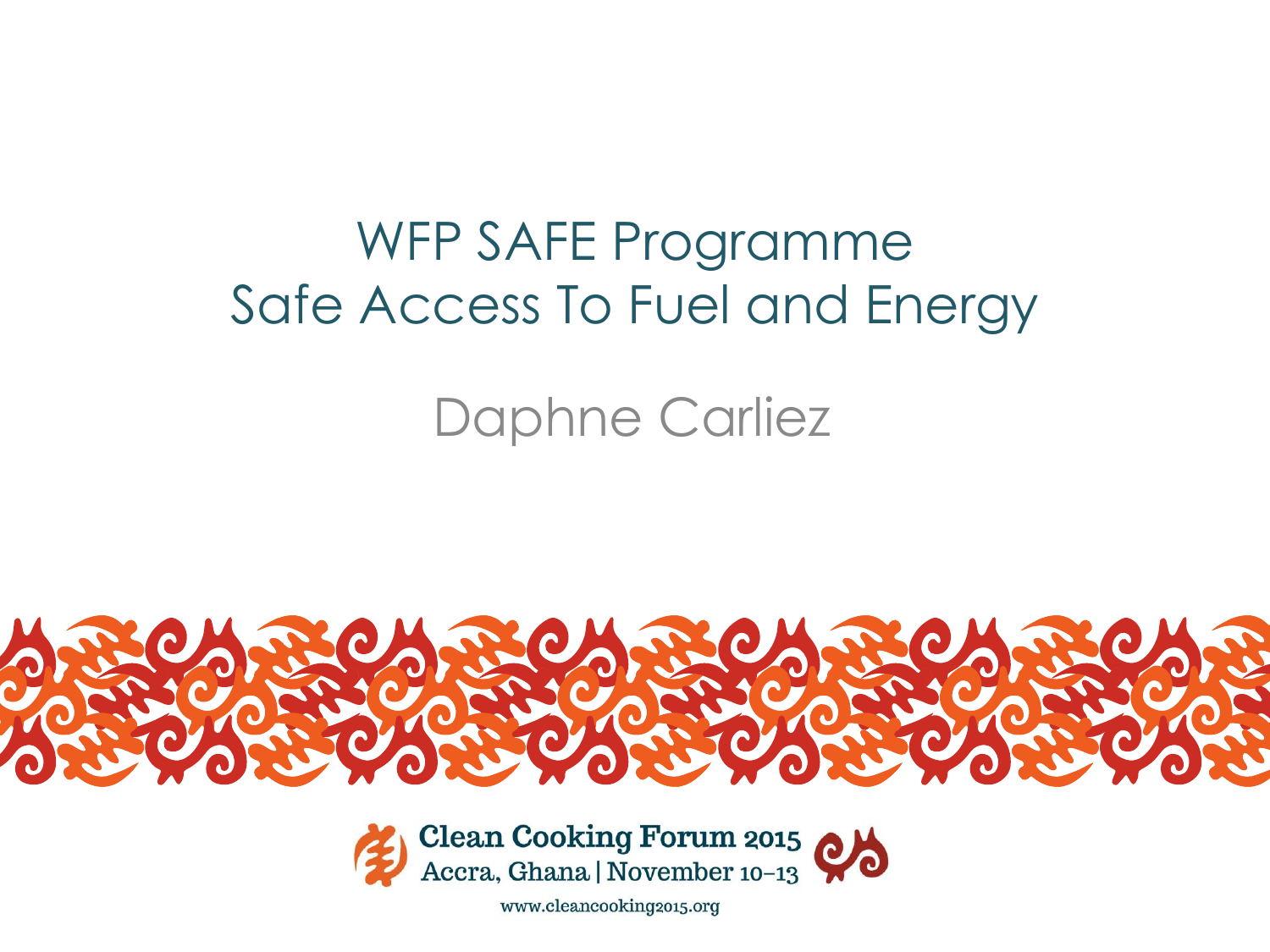#### WFP's involvement in SAFE

**ey** *Addressing the serious challenges linked with access to cooking fuel for the most vulnerable people in humanitarian, transition, and development settings* 

#### ex  $\rightarrow$

Barren a Soon

*through a multi-faceted approach.*



#CLEANCOOKING2015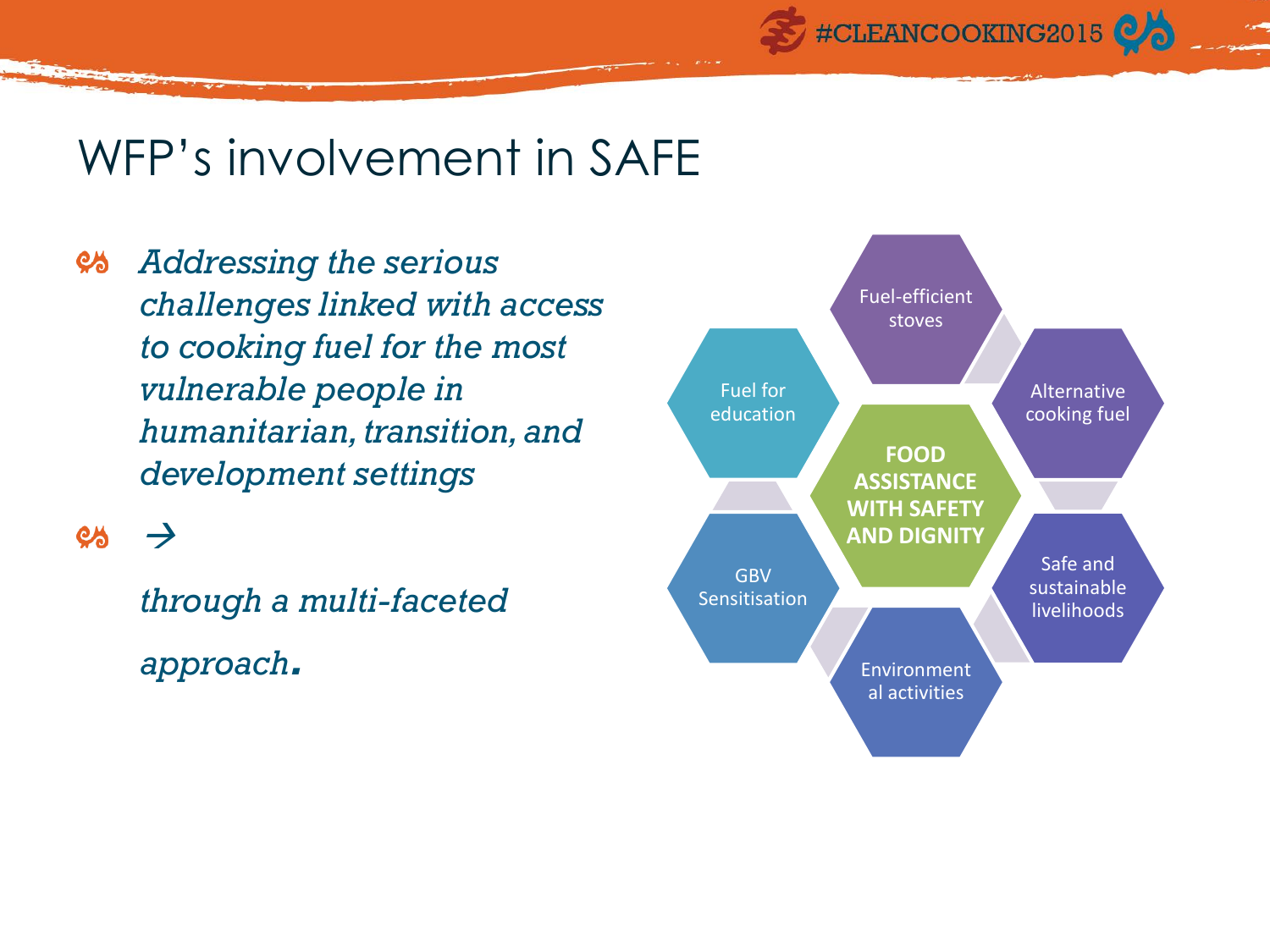### WFP's SAFE results to date (2009-2015)

- *WFP has reached more than 2.8 million people in several countries through a diverse range of SAFE activities by 2014;*
- *The SAFE Programme in Darfur (2014-2016) will help 2,7 million people safely cook their meals;*

#CLEANCOOKING2015

- *New SAFE initiatives are currently launching;*
- *In 2015 SAFE is present in 15 WFP country offices plus an additional 12 with cookstove activities.*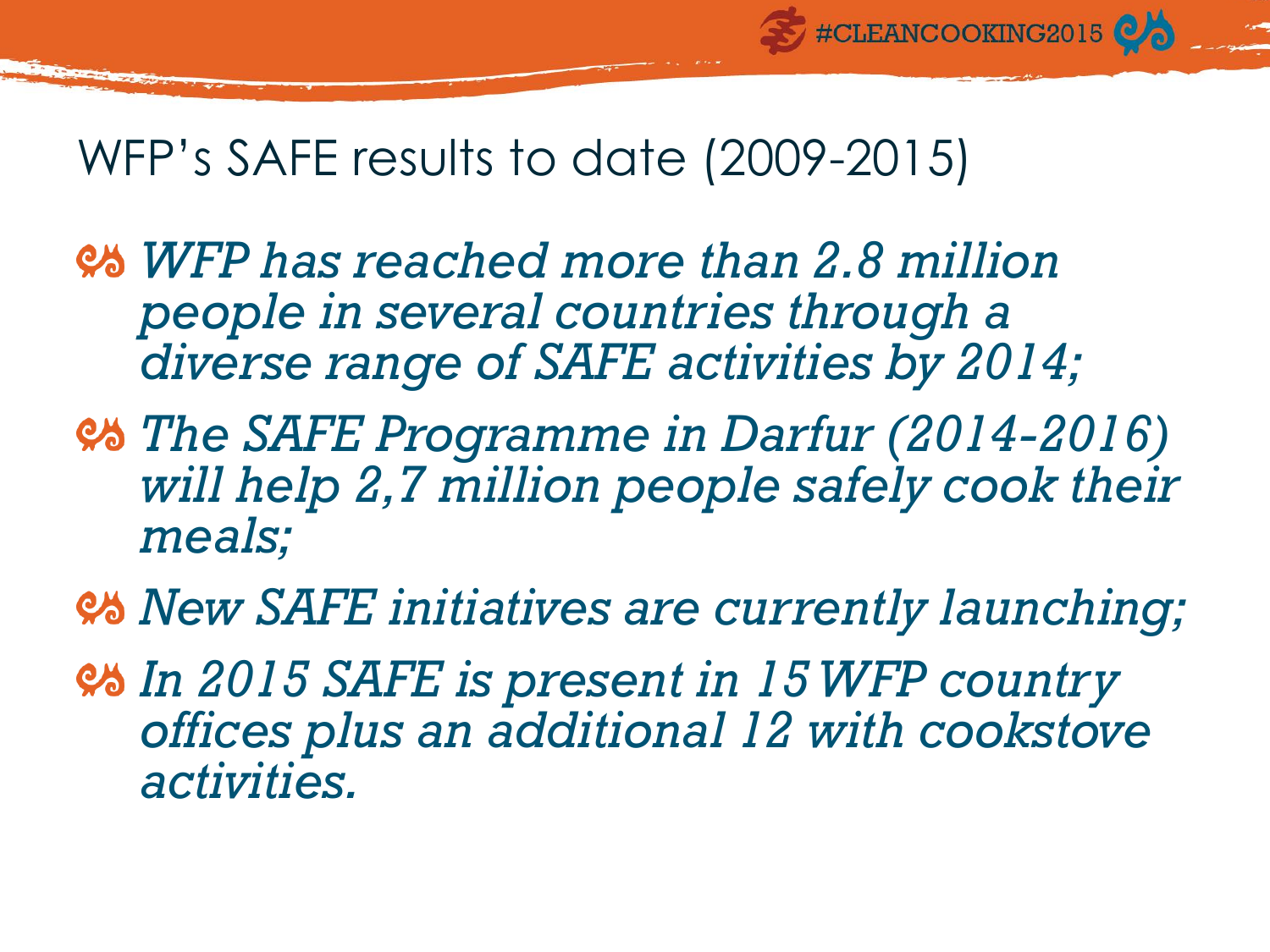# WHY DO WE PROVIDE STOVES? WFP global cookstove assessment

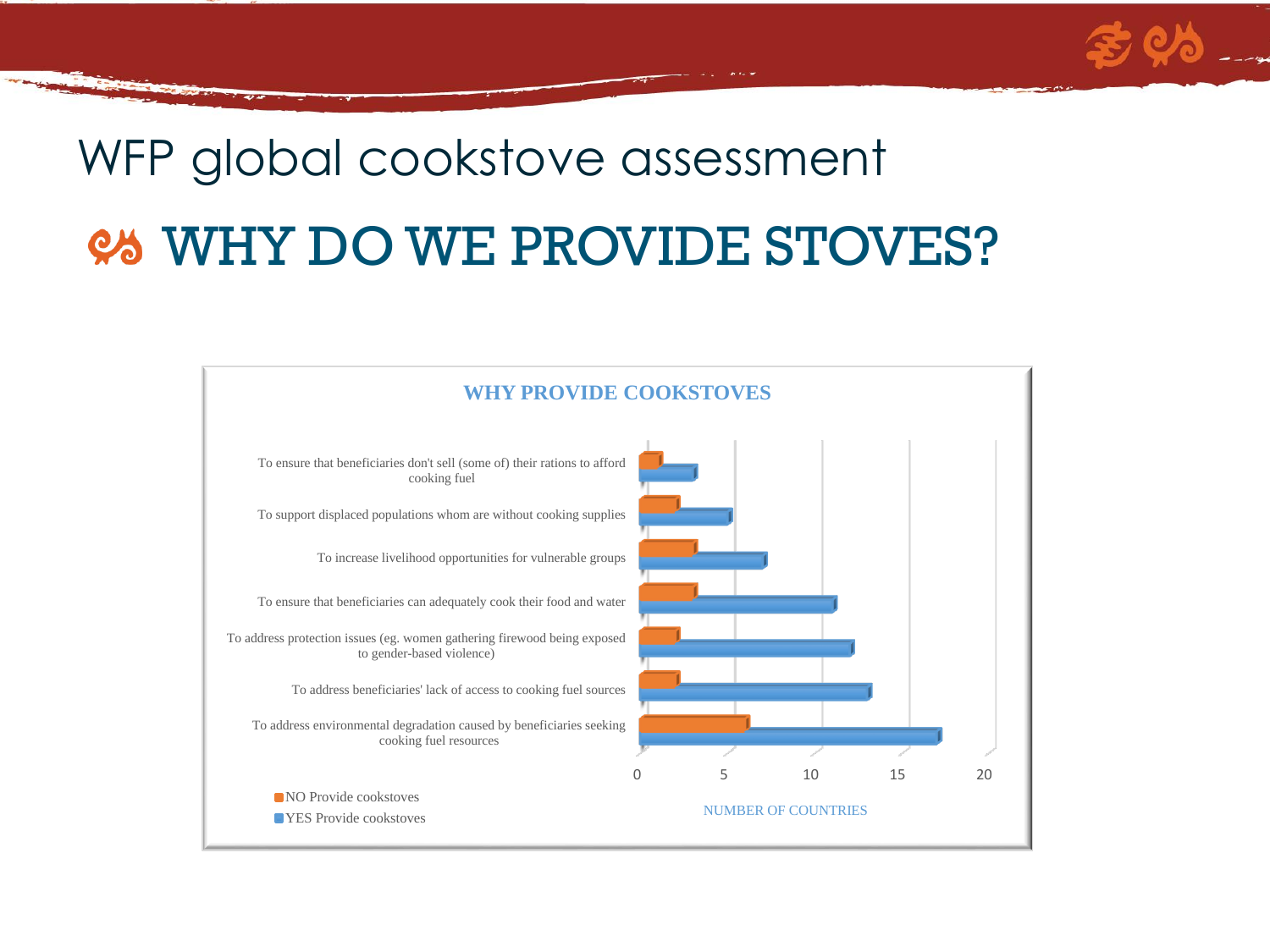### WFP global cookstove assessment

**Report Follows** 

## *SAFE INTERVENTIONS GLOBALLY*

#CLEANCOOKING2015

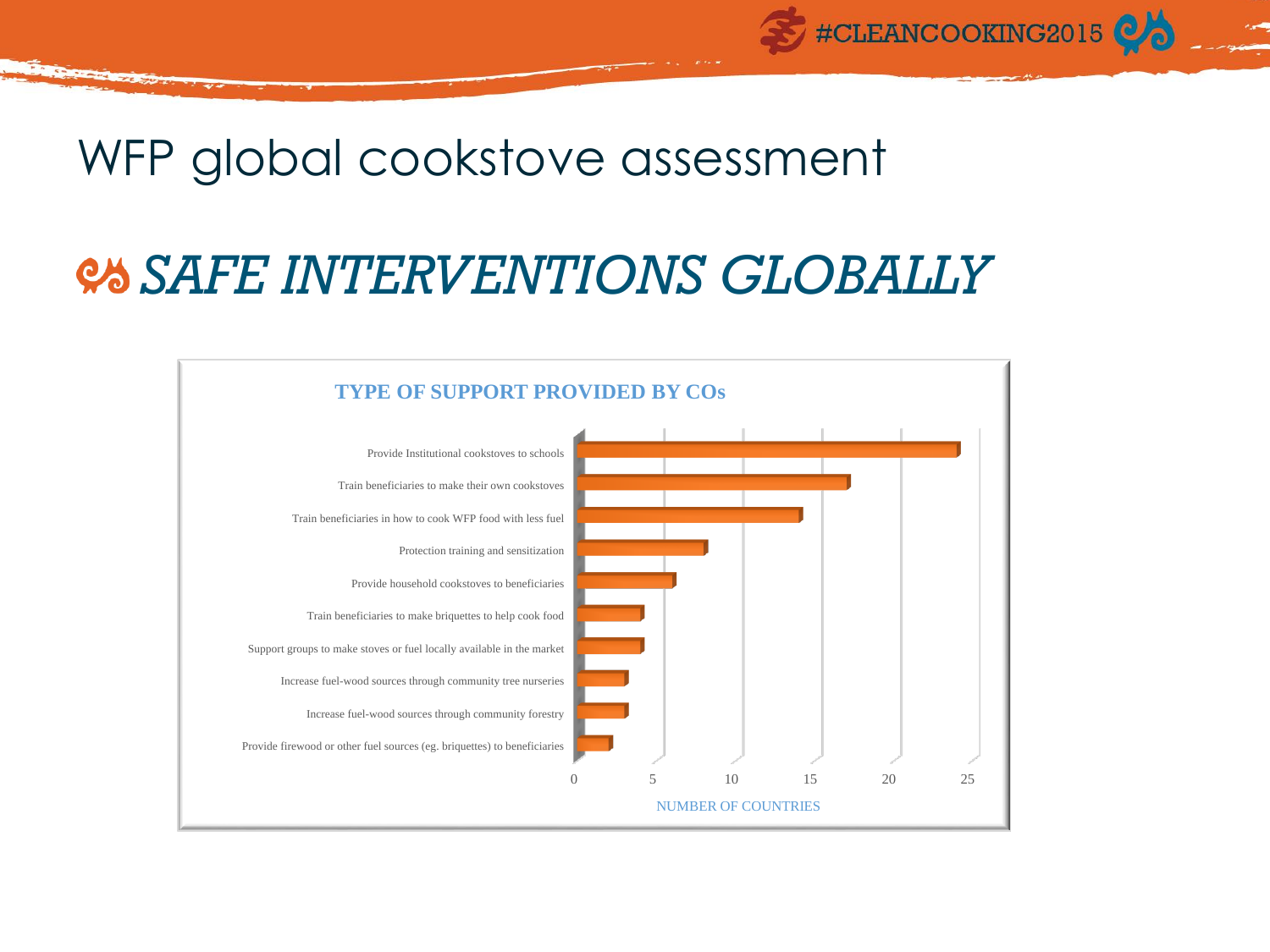#### WFP global cookstove assessment

## WHAT ARE THE CHALLENGES ?

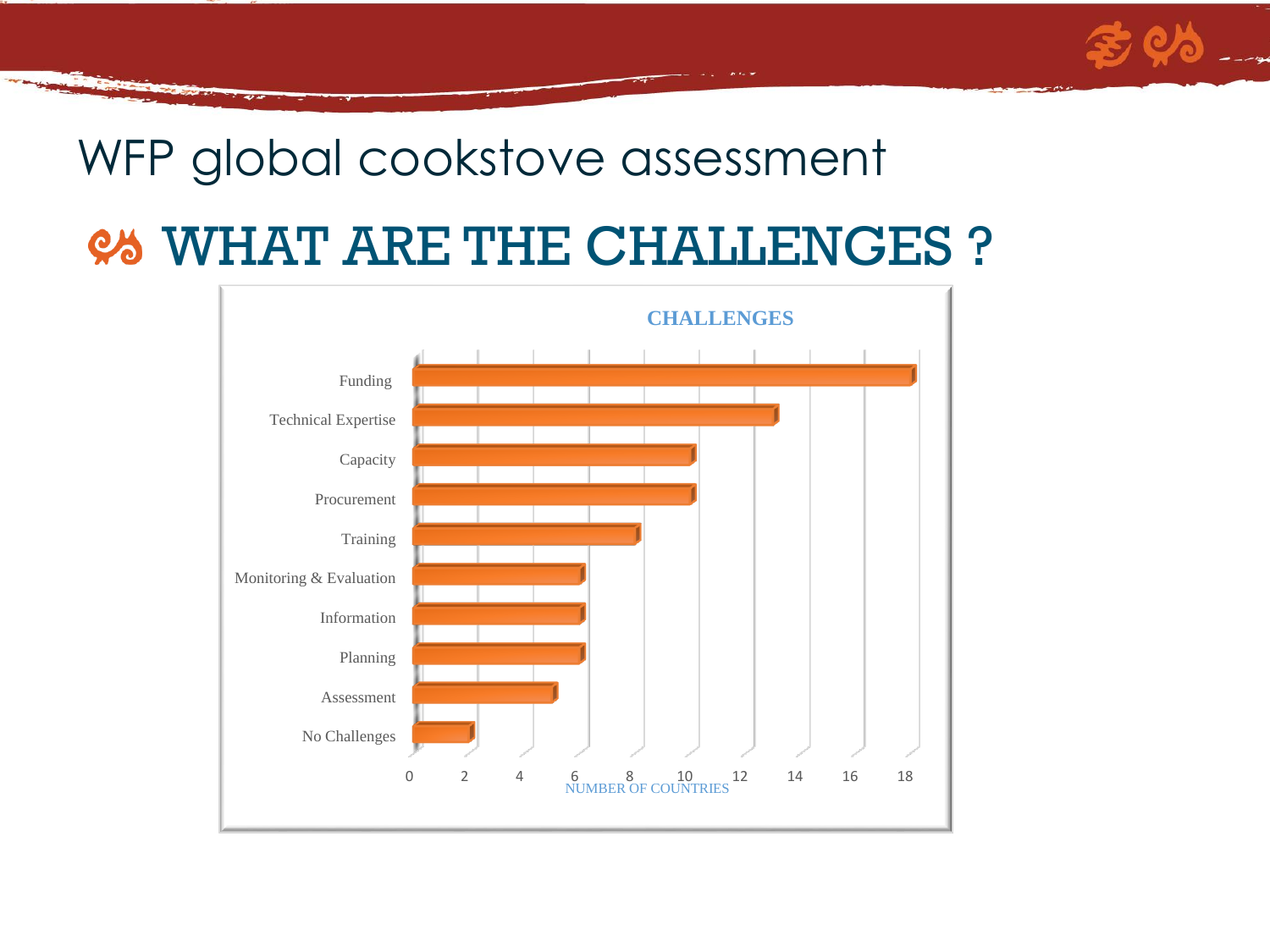

### SAFE 2015-2020

**All District Company** 

- **es** *Commitment: WFP is keen to reach 10 million people through SAFE activities between 2015 and 2020.*
- *Strategy: WFP is developing a corporate strategy in order to mainstream SAFE into its operations.*  ಲನ *Following the strategy a SAFE toolkit including communications, training and guidance material is being developed.*
- *WFP units: In close collaboration with WFP's different units, SAFE is developing guidance on how to*  **es** *incorporate SAFE in different programmes.*
- *10x20 campaign: To support the goal of helping 10 million beneficiaries safely prepare the food we*  **es** *distribute, a range of advocacy, training, knowledge sharing and fundraising activities will be rolledout under WFP's SAFE Strategy (2015-2020) through the '10 x 20' campaign.*
- **es** *Global Cookstove Survey phase two: To identify new countries to implement, or scale-up existing SAFE programs, WFP is conducting a complete activity mapping exercise in relevant countries.*
- *Current new programmes: WFP is scaling up SAFE programmes in Burundi and Sudan and is working*  ಲನ *on the final stages of a new SAFE programme in Kenya. Both Somalia and Nepal are working on providing institutional cookstoves through School Feeding Programmes.*